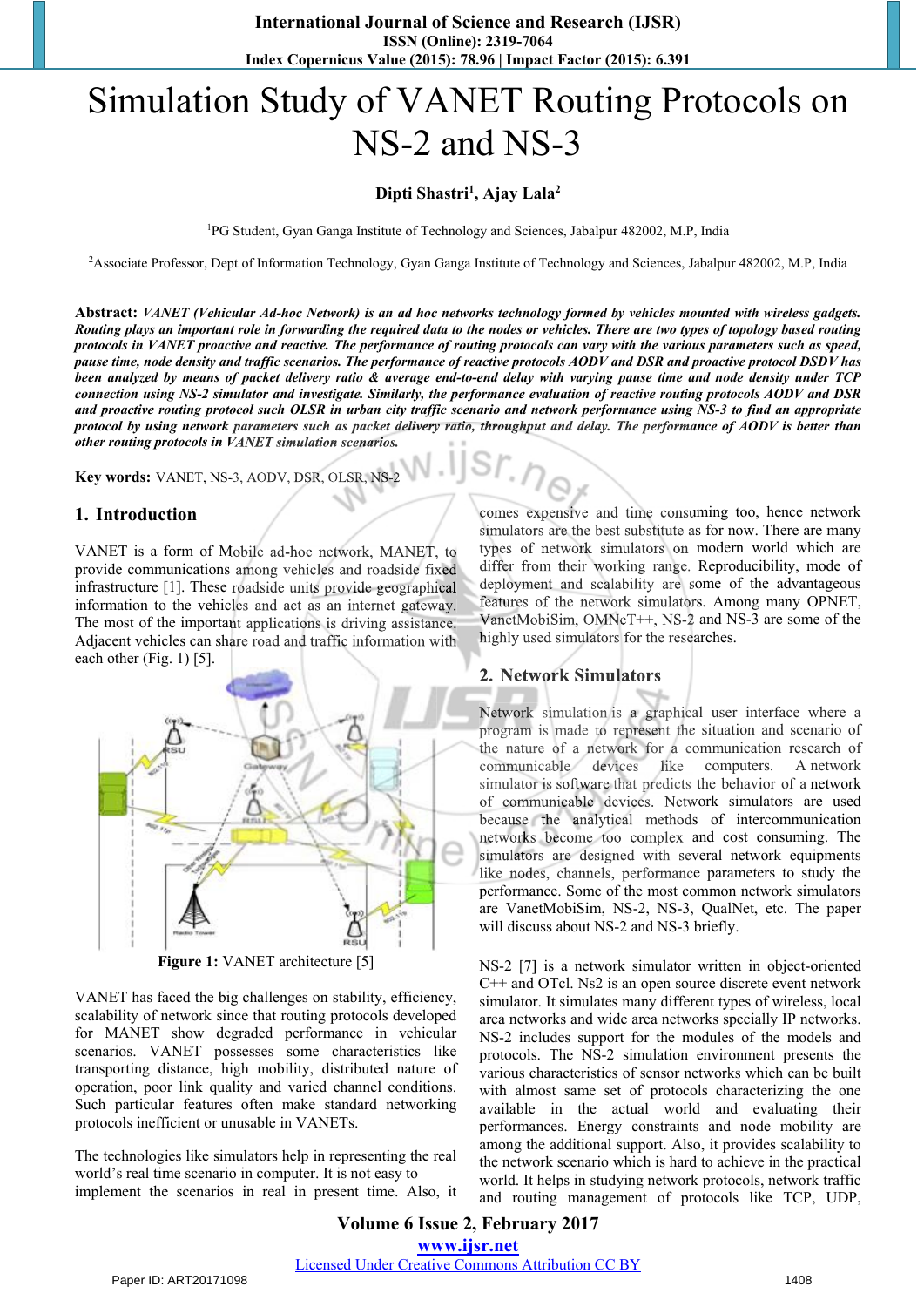#### **International Journal of Science and Research (IJSR) ISSN (Online): 2319-7064 Index Copernicus Value (2015): 78.96 | Impact Factor (2015): 6.391**

Telnet, FTP, VBR, CBR, etc. It also develops tools for result display and converts topologies to its own format. NS-3 [8] is an open sourced discrete-event network simulator licensed under the GNU GPLv2 license, scripting in Python and coded in C++ and is mostly used in research and development and educational work. and is available for research and development. There is no relationship between NS-3 and NS-2. NS-3 is not an enhancement of NS-2. It was written from the beginning. It has a well organized source code and provides realistic scenario of the real world environment. Its features include modular, documented core, aligned with real-time systems, etc.

#### **3. Classification of the ad hoc routing protocols**

MANET routing protocols finds it difficult to define appropriate routing path in VANET. In VANET, the routing protocols can be categorized into five groups. These are Topology based routing protocol, Position based routing protocol, Geo-cast based routing protocol, Cluster based routing protocol, and Broadcast based routing protocol.

Topology based routing protocol use links information which stored in the routing table that exists in the network to forward data packet from sender to receiver. They can be commonly divided into proactive (table driven) routing protocol, reactive (on demand) routing protocol, hybrid routing protocol.

Proactive routing protocols are usually based on the shortest path algorithm to determine which route will be chosen. These protocol use routing table to store routing information and routing table also keep information of all connected nodes and when network topology face any changes every node updates its routing table.

Reactive routing protocols are on demand routing protocol because it starts route discovery only when a node wants communicate with another node. These protocols reduce the burden in the network.

Hybrid routing protocols are combined the properties of both proactive and reactive routing protocol. The aim of hybrid routing protocol is to minimize the control overhead of proactive routing protocol and reduce the delay of route discovery process in reactive routing protocol. In hybrid routing protocol, the network is divided into many zones and it provide more reliability for route discovery and maintenance process.

Destination Sequenced Distance Vector Routing (DSDV) is use to resolving the worriment which is identified with the distance vector routing of wired network. This protocol solves the worriment by using destination sequence number. It uses shortest path algorithm and provides one route to every node from sender to receiver which is loop free. In DSDV each routing table contains information about all nodes which accessible in the network and hops that are needs to reach that node. Each node broadcast its routing table to its neighbor for maintaining the route reliability.

Optimized Link State Routing Protocol (OLSR), is based on the link state approach. OLSR maintains a routing table which accommodates information about all possible routes to network. When the network topology changed, each node must send it updated information to all other some selective nodes and these selective nodes retransmit these updated information to its other selective nodes. But some nodes which are not in the selected list can only read and process the packet. Some researches analyze that OLSR routing protocol has easily done procedure which acquiesce it to build in different operating system. It performs well in the dynamic topology and it also suitable for data transmission applications which required low latency.

Ad Hoc on Demand Distance Vector Routing Protocol (AODV) is on demand routing protocol because in AODV, route is generated when a node wants to send data packet with another one. AODV can be used either unicast or multicast communication. In AODV when a node requested for a route then route discovery process is active. Once route is created the route maintenance procedure maintains the route and route discovery procedure comes to end. In AODV each node maintains the routing table which holds the value of next hope node, sequence number and a hop count. The problem with this protocol is that, a node has to wait for some time to find the route from source to destination so this protocol cannot be suitable for time critical and safety related application. route and route discovery procedure comes to end. In AODV each node maintains the routing table which holds the value of next hope node, sequence number and a hop count. The problem with this protocol is that, a node has t

Dynamic Source Routing Protocol (DSR) is a multi-hop reactive routing protocol. DSR scaled down the network overhead by contracting periodic messages. This protocol applies source routing and maintains active route. DSR protocol subsists of two operations: route discovery and route maintenance that makes DSR protocol to selfconfiguration and self-organization. It is network type adjustability in which every packet hold complete successful route to the destination to in its cache. But if any failed route occurs, this protocol will replace it by another successful route. But in DSR protocol, the Route Maintenance mechanism does not reconstruct the broken link. overhead by contracting periodic messages. This protocol<br>applies source routing and maintains active route. DSR<br>protocol subsists of two operations: route discovery and<br>route maintenance that makes DSR protocol to self-<br>co

## **4. Literature Survey**

Nitin Sharma, et al.[3], compared the performance of Ad hoc On-Demand Distance Vector Routing (AODV), Destination Sequenced Distance Vector (DSDV) and Dynamic Source Routing (DSR) protocols over different parameters simulated on NS-2. The simulation was performed to analyze and compare the Average Number of Hop Count, Average Jitter Rate, Throughput, and Packet Delivery Ratio of the three protocols. The result of simulation adjudged that the DSR performances better than that of AODV and DSDV. DSR is found suitable for Highway and Freeway traffics, whereas AODV is suitable for urban traffic scenario.

Sanjoy Das et al. [4] analyzed the performance of various protocols such as LAR, AODV, and DSR protocols for vehicular ad hoc networks. Intelligent Driver Model (IDM) based tool VanetMobiSim is used to generate realistic mobility traces and network simulator used is NS-2. The performance of the protocols is examined with the variation node speeds. They have calculated packet delivery ratio for LAR, AODV, and DSR protocols. The result shows that when the network is sparsely populated almost all the

**Volume 6 Issue 2, February 2017 <www.ijsr.net>** [Licensed Under Creative Commons Attribution CC BY](http://creativecommons.org/licenses/by/4.0/)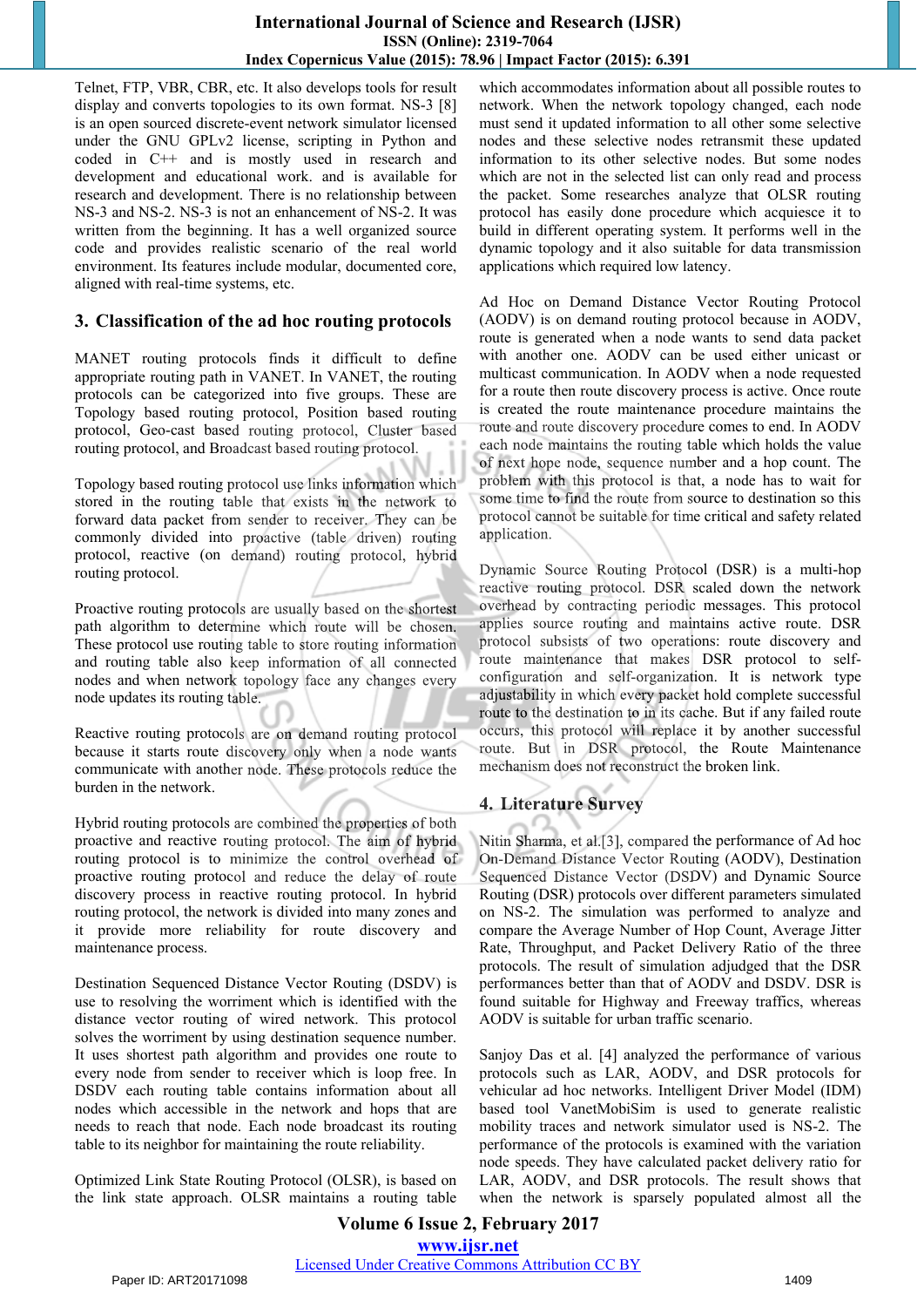messages are delivered successfully to the destination in LAR protocol which outperforms DSR and AODV in terms of packet delivery ratio.

Tushar Singh Chouhan et al. [6] compared the performance of different routing protocols between the different nodes in the model. An appropriate loss model is chosen for this purpose depending upon the area of the model. The model is simulated in NS-3 which is a simulation tool and models the real world scenario theoretically. The model shows infrastructure nodes that are stationary and the mobile nodes that move in fixed lanes. The model shows communication among the Vehicle nodes, the vehicle nodes and the infrastructure nodes and also amongst the infrastructure nodes. Payload from all the nodes in the model is broadcasted to all the other nodes. The result shows that OLSR proves to be the best in terms of highest PDR and lowest PLR for every node. Also, OLSR has the least overhead, so the buffer size required is less and the communication is faster and more efficient.

#### **5. Simulation with NS-2**

For simulation purpose we used random waypoint mobility model. Network Simulator NS-2.3 has been used to measure the performance of AODV, DSR and DSDV. To ensure reliable data transfer a TCP connection is modeled. Table 1 show the various performance metrics which is used to evaluate the performance. Simulation Area<br>
Pause Time<br>
Fraffic Type<br>
S-2.3 has been used to measure<br>
DSR and DSDV. To ensure<br>
connection is modeled. Table 1<br>
The performance of<br>
notice metrics which is used to<br>
analyzed with varying<br>
nodes 30, 90,

Performance Evaluation Parameters:

 Throughput: throughput is the number of total packets delivered per unit time.

96.5

96/4

96

97.5

99

99.1

98.9

 $99.84$ 

97.5

 $97.3$ 

97.35

97.9

Pause Time (  $25$ 

50

75

100

125

- Packet delivery ratio: it is defined as the ratio of the number of packets successfully delivered to the destination to the number of packets generated by the source.
- End-to-end delay: time taken for a packet to transmitted over the networks from source to destination.
- Routing Overhead: The total number of routing controlled packets generated by routing protocols.
- Average Energy Cost: is the amount of energy (battery power) consumed by the nodes (in joules) while transmitting the node in the network.
- Path optimality: it is the difference between numbers of hops taken by a packet to reach its destination and the size of the existing shortest path.

**Table 1:** Network Parameters for NS-2 simulation scenario

| Parameter         | Value                                  |
|-------------------|----------------------------------------|
| Network Simulator | $NS-2.3$                               |
| Protocols         | AODV, DSR, DSDV                        |
| Number of Nodes   | 30, 90, 150                            |
| Simulation Area   | $1000 \text{ m} \times 1000 \text{ m}$ |
| Pause Time        | 25, 50, 75, 100, 125s                  |
| Traffic Type      | <b>TCP</b>                             |
| Maximum Speed     | $15 \text{ m/s}$                       |
| Mobility Model    | Random Waypoint                        |

The performance of AODV, DSR and DSDV has been analyzed with varying pause time 25s to 125s for number of nodes 30, 90, 150 under TCP connection. We measure the packet delivery ratio & average end-to-end delay of AODV, DSR and DSDV. After analysis of AODV, DSR and DSDV the simulated output has shown in the Table 2 and Table 3.

DSDV

96

95

95.2

95

97.2

|             |            |             | Table 2: Packet Delivery Ratio |            |             |      |     |
|-------------|------------|-------------|--------------------------------|------------|-------------|------|-----|
|             |            |             | Number of Nodes                |            |             |      |     |
|             |            |             |                                |            |             |      | 50  |
| <b>AODV</b> | <b>DSR</b> | <b>DSDV</b> | AODV                           | <b>DSR</b> | <b>DSDV</b> | AODV | nsi |
|             |            |             |                                |            |             | 95.5 | 98  |

94

96

94.8

 $96.9$ 

97.9

99

 $99.2$ 

95

95.9

97

 $94.8$ 

96.9

94.6

95

 $91.7$ 

97

#### **5.1 Simulation Result Analysis**

The performance of AODV, DSR and DSDV routing protocol shows some differences in low and high node density. In low density with low pause time the packet delivery ratio is high for DSR and average for DSDV. Under the same scenario average end to end delay is low in DSDV,

but in AODV it is higher. If the density is low but the pause time is high then the packet delivery ratio for DSR is high and average for AODV & DSR. For the same scenario, DSDV and AODV possess lower performance in comparison to DSR which possess better results with end-to-end delay.

98.2

98.8

98

99.4

| Table 3: End to end delay (ms) |  |  |  |  |  |  |  |  |
|--------------------------------|--|--|--|--|--|--|--|--|
|--------------------------------|--|--|--|--|--|--|--|--|

|                 |             |            |             |                        | $\sim$ $\sim$ |             |             |            |             |
|-----------------|-------------|------------|-------------|------------------------|---------------|-------------|-------------|------------|-------------|
|                 |             |            |             | <b>Number of Nodes</b> |               |             |             |            |             |
|                 |             | 30         |             |                        | 90            |             |             | 150        |             |
| Pause Time (ms) | <b>AODV</b> | <b>DSR</b> | <b>DSDV</b> | <b>AODV</b>            | <b>DSR</b>    | <b>DSDV</b> | <b>AODV</b> | <b>DSR</b> | <b>DSDV</b> |
| 25              | 115         | 300        | 50          | 110                    | 360           | 60          | 130         | 0          | 50          |
| 50              | 85          | 400        | 60          | 150                    | 560           | 90          | 110         | 420        | 70          |
| 75              | 100         | 500        | 60          | 80                     | 380           | 40          | 170         | 580        | 100         |
| 100             | 90          | 225        | 55          | 100                    | 600           | 100         | 80          | 610        | 50          |
| 125             | 85          | 285        | 90          | 170                    | 590           | 100         | 70          | 390        | 50          |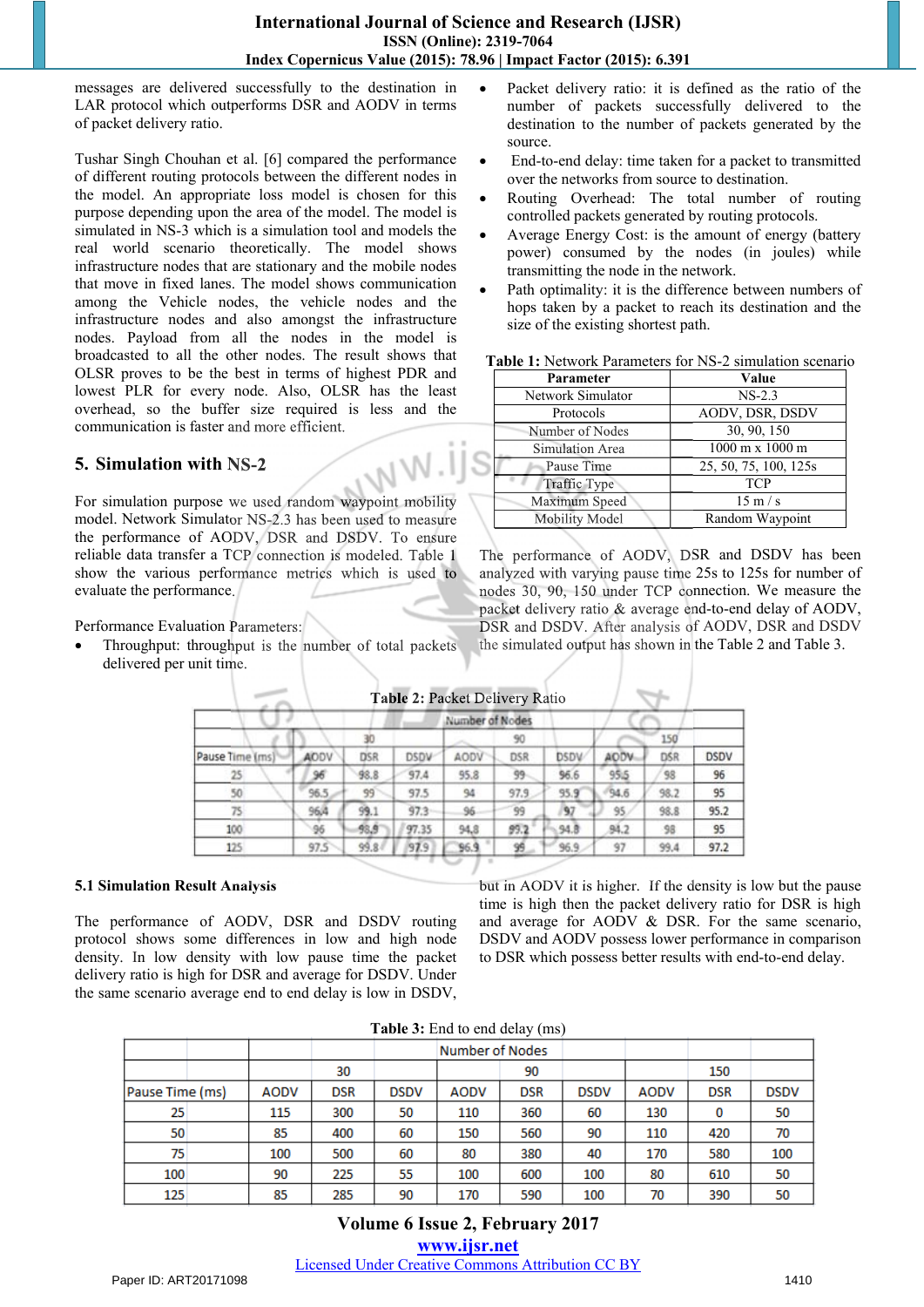In high density with low pause time, DSR possesses better PDR in comparison to both AODV and DSDV. Here, end to end delay is better for AODV than the comparative protocols DSDV and DSR. In high density with high pause time, packet delivery ratio is higher for DSR than AODV and DSDV. DSDV stands low for end to end delay than AODV, where as it is high for DSR.

#### **6. Simulation with NS-3**

For the simulation of performance evaluation in VANET routing protocols in urban city Kota Kinabalu UMS map environment. Simulation was performed on NS-3 analyzing the network performance for AODV, DSR and OLSR routing protocols using the various parameters shown in Table 4.

**Table 4:** Network Parameters for NS-3 simulation scenario

| Value               |  |
|---------------------|--|
| $NS-3$              |  |
| Kota Kinabalu       |  |
| 20,40,60,80.100     |  |
| Two ray ground      |  |
| AODV, DSR, OLSR     |  |
| UDP                 |  |
| 512 bytes           |  |
| 512 kbps (constant) |  |
| 500s                |  |
|                     |  |

The simulation result is demonstrated by Table 5, Table 6 and Table 7.

#### **6.1 Simulation Result Analysis**

The performance of AODV, DSR and OLSR routing protocols is analyzed in a VANET crossroad scenario using the traffic and network performance analysis by NS-3 is shown in Table 5, Table 6 and Table 7 for packet delivery ratio, throughput and delay respectively.

| Table 5: Packet Delivery Ratio (%) |  |  |  |  |  |
|------------------------------------|--|--|--|--|--|
|------------------------------------|--|--|--|--|--|

| PDR (%)         |      |                   |            |
|-----------------|------|-------------------|------------|
|                 |      | Routing Protocols |            |
| No. of vehicles | AODV | <b>OLSR</b>       | <b>DSR</b> |
| 20              | 80   | 70                | 60         |
| 40              | 60   | 50                | 60         |
| 60              | 70   | 70                | 80         |
| 80              | 80   | 60                | 60         |
| 100             | 90   | 70                | 65         |

|  | Table 6: Throughput (in kbps) |  |  |  |
|--|-------------------------------|--|--|--|
|--|-------------------------------|--|--|--|

| Throughput (kbps) |                          |            |  |
|-------------------|--------------------------|------------|--|
|                   | <b>Routing Protocols</b> |            |  |
| AODV              | OLSR                     | <b>DSR</b> |  |
| 5000              | 4000                     | 4000       |  |
| 6000              | 4500                     | 5000       |  |
| 5500              | 4000                     | 4000       |  |
| 4500              | 3500                     | 3000       |  |
| 4000              | 3000                     | 2500       |  |
|                   |                          |            |  |

|             | <b>Table 7: Delay (seconds)</b> |                          |            |
|-------------|---------------------------------|--------------------------|------------|
| Delay (sec) |                                 |                          |            |
|             |                                 | <b>Routing Protocols</b> |            |
| fvehicles   | AODV                            | OLSR                     | <b>DSR</b> |
|             |                                 |                          |            |

| No. of vehicles | AODV  | OLSR  | <b>DSR</b> |
|-----------------|-------|-------|------------|
| 20              | 0.001 | 0.001 | 0.0005     |
| 40              | 0.05  | 0.01  | 0.0075     |
| 60              | 0.1   | 0.05  | 0.025      |
| 80              | 0.5   | 0.075 | 0.05       |
| 100             |       | 0.1   | 0.05       |

DSR protocol is high and equivalent to AODV until the vehicle traffic is increased where AODV performs fairly well than comparative protocols. The AODV protocol has a better throughput performance than OLSR and DSR protocols for high vehicle traffic. The AODV performed well than other comparative protocols providing approximately 4Mbps for 100 vehicles.

#### **7. Conclusion 7.**

Under varying algorithms and simulation scenarios the routing protocols behaves differently. As per the analysis AODV performs better than comparative routing protocols in packet delivery ratio and delay when executed under random waypoint mobility model in NS-2 whereas DSR outperformed AODV in another scenario simulated by NS-3 NSwith two ray ground propagation model with another algorithm. In other words, AODV performed fairly well in VANET urban city traffic conditions. VANET urban city traffic conditions.

### **References**

- [1] Ilker BASARAN, Hasan BULUT, "PERFORMANCE COMPARISON OF NON DELAY TOLERANT VANET ROUTING PROTOCOLS", IEEE UMITS'2016 EDITION ITALY (International Workshop on Urban Mobility & Intelligent Transportation Systems), 2016. Ilker BASARAN, Hasan BULUT, "PERFORMANCE<br>COMPARISON OF NON DELAY TOLERANT<br>VANET ROUTING PROTOCOLS", IEEE UMITS'2016
- [2] Tareq Emad Ali, Layth A. Khalil al dulaimi, Yamaan E. Majeed, "Review and Performance Comparison of VANET Protocols: AODV, DSR, OLSR, DYMO, DSDV & ZRP", Al-Sadeq International Conference on Multidisciplinary in IT and Communication Science and Majeed, "Review and Performance Comparison<br>
VANET Protocols: AODV, DSR, OLSR, DYMO, DSD<br>
& ZRP", Al-Sadeq International Conference of<br>
Multidisciplinary in IT and Communication Science ar<br>
Applications (AICMITCSA)– IRAQ (9
- [3] Pooja Rani, Nitin Sharma, Pariniyojit Kumar," Performance Comparison of VANET Routing Protocols ", IEEE 2011.
- [4] Sanjoy Das, Ram Shringar Raw, Indrani Das and Rajib Sarkar, "Performance Analysis of Routing Protocols for VANETs with Real Vehicular Traces", intelligent Computing, Networking, and Informatics Advances in Intelligent Systems and Computing Vol. 243, pp 45-56, 2014.
- [5] Amit Dua, Neeraj Kumar, Seema Bawa, "A systematic review on routing protocols for Vehicular Ad Hoc Networks", Elsevier, Vehicular Communications 1, page 33–52, 2014.
- [6] Tushar Singh Chouhan, Rajvardhan Somraj Deshmukh, "Analysis of DSDV, OLSR and AODV Routing Protocols in VANETS Scenario: Using NS3", IEEE, International Conference on Computational Intelligence and Communication Networks, 2015.

**Volume 6 Issue 2, February 2017 <www.ijsr.net>** [Licensed Under Creative Commons Attribution CC BY](http://creativecommons.org/licenses/by/4.0/)